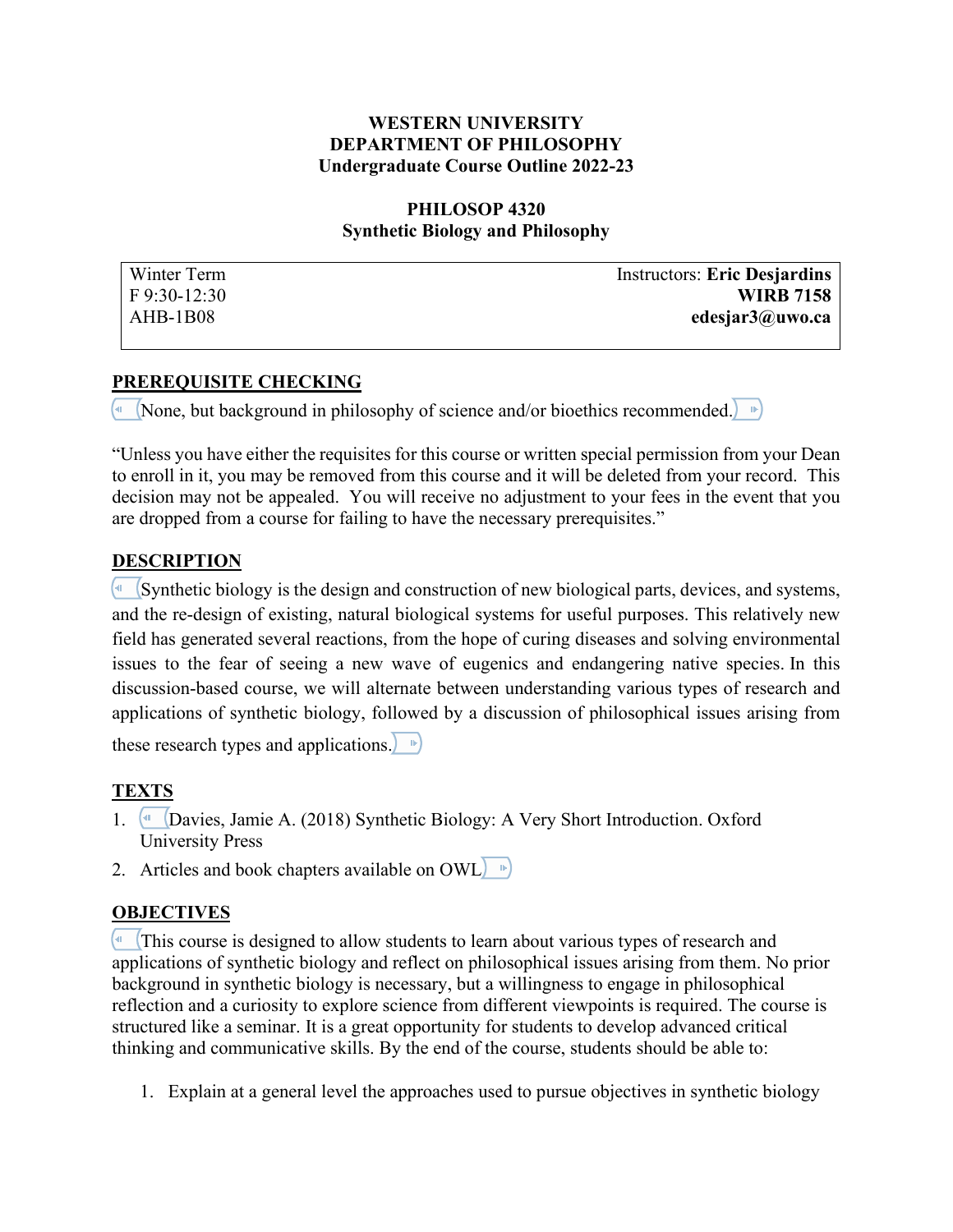- 2. Identify, evaluate, and formulate philosophical issues related to diverse synthetic biology applications
- 3. Write balanced and well-supported argumentative essays
- 4. Lead a focused discussion on issues related to reading materials
- 5. Present and challenge ideas in a respectful and constructive way

### $\left( \begin{array}{c} \end{array} \right)$

# **METHOD OF EVALUATION**

 The final grade will be based upon the following scheme. The requirement for minimal competence is to obtain a passing grade in both the written and oral assignments.

- **Essay 1,** (25%), on an issue of your choice discussed during the first half of the course.
- **Essay 2,** (35%), on an issue of your choice discussed during the second half of the semester.
- **Written reflective articles,** (15%, 5 at 3pts each)
- **Preparing and leading a discussion** (15%)
- **Participation**  $(10\%)$   $\rightarrow$

# **AUDIT**

Students wishing to audit the course should consult with the instructor prior to or during the first week of classes.

## **DEPARTMENT OF PHILOSOPHY POLICIES**

The Department of Philosophy policies that govern the conduct, standards, and expectations for student participation in Philosophy courses are available in the Undergraduate section of the Department of Philosophy website [http://uwo.ca/philosophy/undergraduate/policies.html.](http://uwo.ca/philosophy/undergraduate/policies.html) It is your responsibility to understand the policies set out by the Senate and the Department of Philosophy, and thus ignorance of these policies cannot be used as grounds of appeal.

## **ACCOMMODATION**

Students seeking academic accommodation on medical grounds for any missed tests, exams, participation components and/or assignments worth 10% or more of their final grade must apply to the Academic Counselling office of their home Faculty and provide documentation. Academic accommodation cannot be granted by the instructor or department. Documentation shall be submitted, as soon as possible, to the Office of the Dean of the student's Faculty of registration, together with a request for relief specifying the nature of the accommodation being requested. The UWO Policy on Accommodation for Medical Illness and further information regarding this policy can be found at

[http://uwo.ca/univsec/pdf/academic\\_policies/appeals/accommodation\\_medical.pdf.](http://uwo.ca/univsec/pdf/academic_policies/appeals/accommodation_medical.pdf)

# **EVALUATION OF ACADEMIC PERFORMANCE**

At least three days prior to the deadline for withdrawal from a course without academic penalty, students will receive an assessment of work accounting for at least 15% of their final grade. For 3000- or 4000-level courses in which such a graded assessment is impracticable, the instructor(s) must obtain an exemption from this policy from the Dean and this exemption must be noted on the corresponding course syllabus. In rare instances and at the Dean's discretion, other courses could